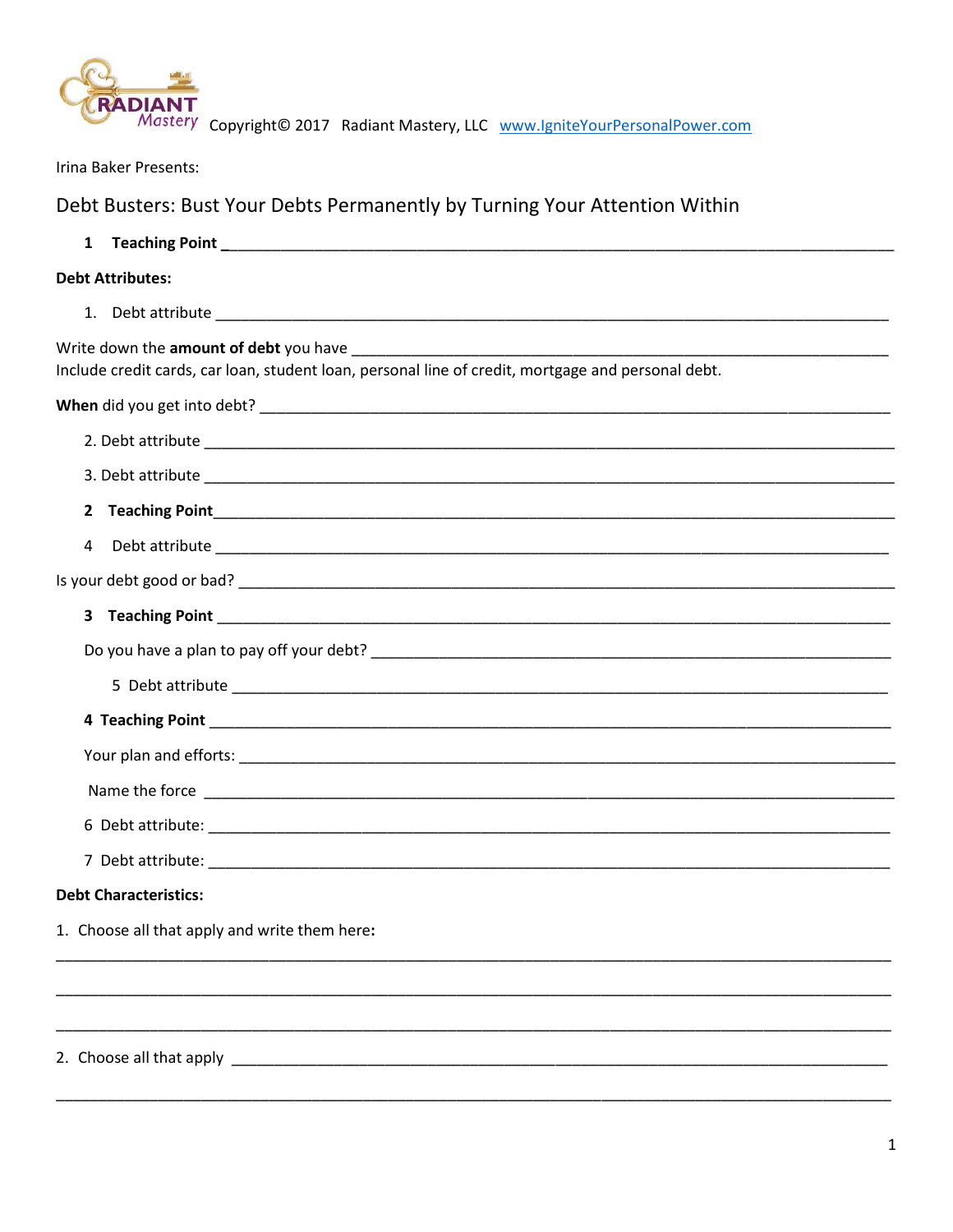

| The language:                                                                                                            |  |
|--------------------------------------------------------------------------------------------------------------------------|--|
|                                                                                                                          |  |
|                                                                                                                          |  |
|                                                                                                                          |  |
| 5 Teaching Point <b>Figure 2018</b> 2019 2020 2021 2022 2023 2024 2022 2023 2024 2022 2023 2024 2022 2023 2024 2022 2023 |  |
|                                                                                                                          |  |
|                                                                                                                          |  |
|                                                                                                                          |  |
|                                                                                                                          |  |
|                                                                                                                          |  |
|                                                                                                                          |  |
|                                                                                                                          |  |
|                                                                                                                          |  |
| The purpose of this Spiritual Intensive is to show that                                                                  |  |
|                                                                                                                          |  |
|                                                                                                                          |  |
| $3.$ $\overline{\phantom{a}}$                                                                                            |  |
| To get rid of my debts I need to do                                                                                      |  |
| of spiritual work                                                                                                        |  |
|                                                                                                                          |  |
|                                                                                                                          |  |